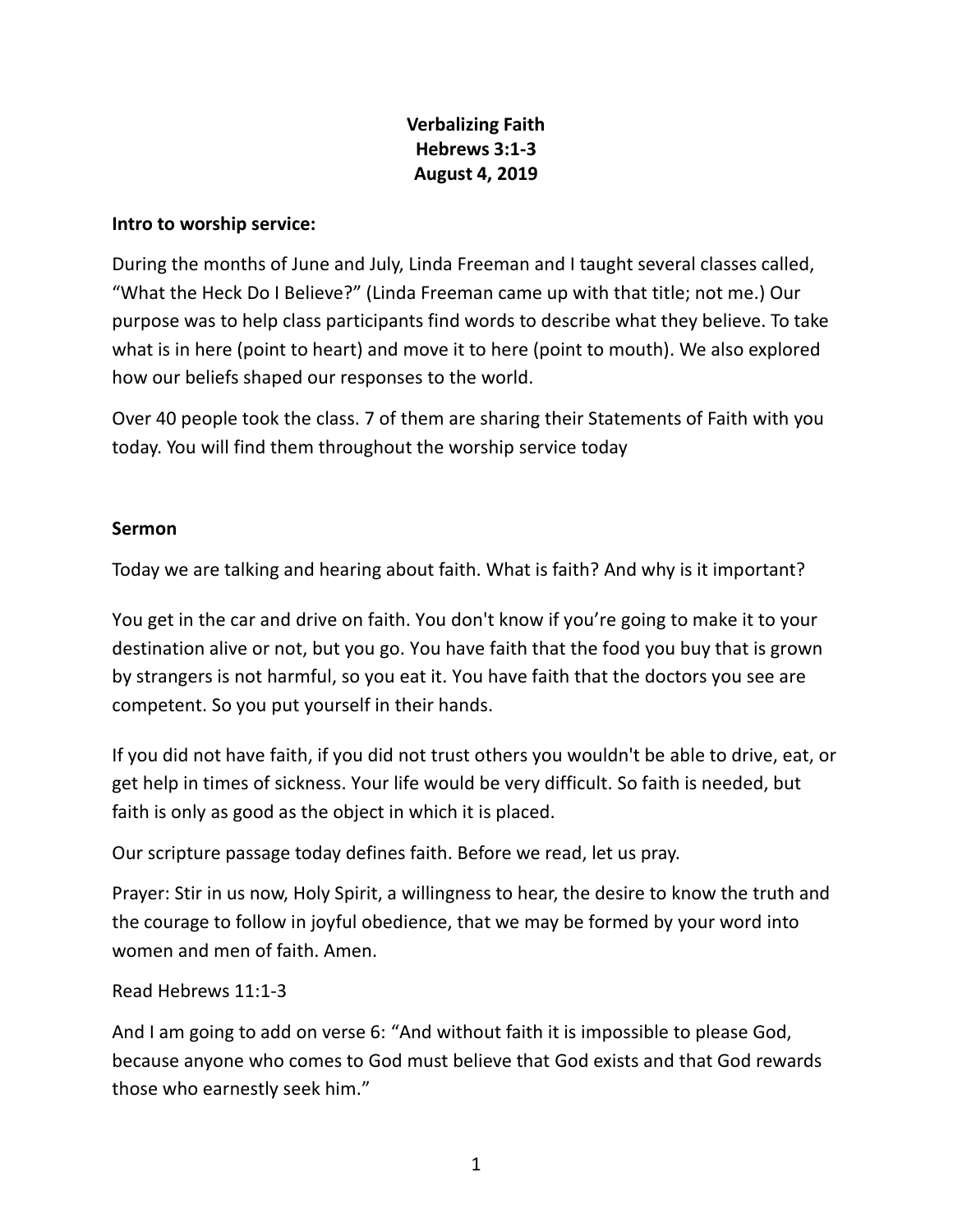The Word of the Lord. **Thanks be to God.** 

What is faith?

First of all, what it is not:

Faith is not positive thinking. Faith is not a hunch that is followed. Faith is not hoping for the best, hoping that everything will turn out all right. Faith is not a feeling of optimism.

Our scripture passage defines faith in this way: "Now faith is confidence in what we hope for and assurance about what we do not see" (Hebrews 11:1). In other words, faith is the peg on which we hang our hopes. Faith provides a ground to which we may hold fast. But faith also orients us toward the future and gives us courage to move forward.

I call up Mary Lee Haas to read her statement of faith.

Why did we offer this class, "What the Heck Do I Believe?"

Many of you have expressed the desire to learn how to talk about your faith.

I shared with story with the class: Before I was a pastor, I worked in a hospital. My undergrad degree was in Nutrition. One day, my boss said, "I wish I had your faith." It was a perfect time to talk about my faith, but I said nothing. I didn't know how to express my faith in words.

The Bible says this, "Always be prepared to give an answer to everyone who asks you to give the reason for the hope that you have." We are called to share our faith, so it is important to find words to describe what you believe in here (point to heart).

I remember going to a conference, and one of the speakers said, "I believe the reason why our denomination is shrinking is because we have forgotten how to talk about our faith to the outside world."

It is important to be able to express our faith – for ourselves, to help us understand what we believe. For others, in a world that is drifting.

As I mentioned, in this class we had people write their own statement of faith. There are many ways to write a Statement of Faith. It can be done logically, writing a paragraph on God, Jesus, the Holy Spirit, the sacraments, the church. I had to do it that way when I became ordained.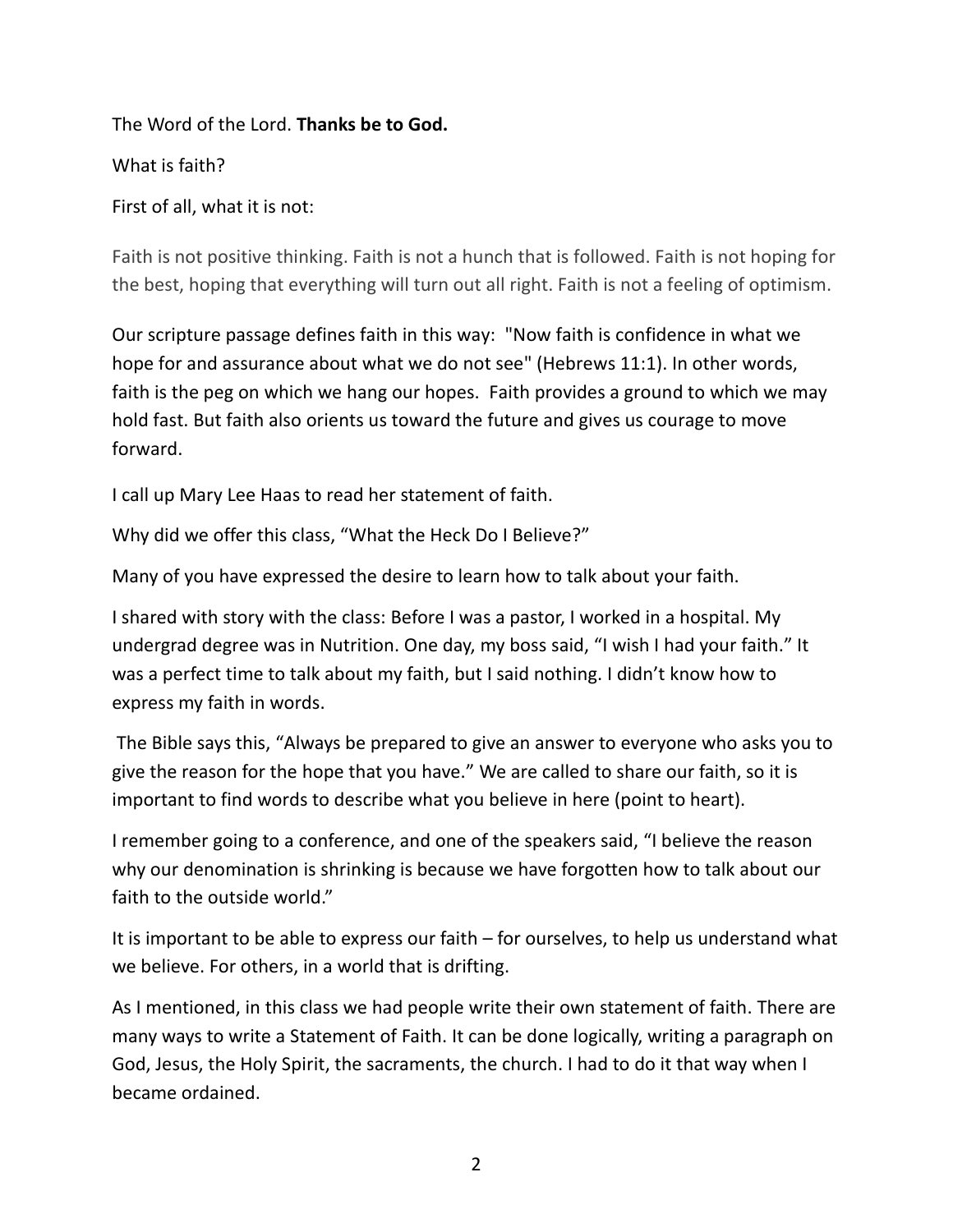It can be done in story form. I often share this story: I grew up with a faith that was quite legalistic. I believed I had to earn God's love with perfect obedience, and it was a great burden to carry because I never knew if I was good enough.

I remember the day my faith took a paradigm shift. I was at seminary (of all places) in a systematic theology class, and the professor was reviewing different kinds of theology. On this particular day, he was teaching Reformed Theology, and he said 3 words that changed my life: "God chose you."

The words hit me like a thunderbolt. GOD chose me? You mean it didn't have anything to do with me? God loves me not based on anything I have done, but simply because God loves me? It was like a burden lifted off of my shoulder. It was at that moment I began the journey of understanding and experiencing the grace of God. I now obey God not because I have to but because I want to. I am thankful this day for God's grace. It is the theme of my life.

This is a statement of faith in story form. I tell it as often as I can. This is a great way to talk about God and your faith. I encourage you to have your own story ready. Tell a story when you knew God was alive and active in your life. People can relate to that because we are all on a spiritual journey. And as we tell our stories, it says to others that God isn't just a distant idea but someone who is active and real in our lives.

A Statement of Faith can be a poem. You will hear one in poetry form during communion when Judy Aguayo reads hers.

A statement of faith can be a tattoo. Look at picture on front of our bulletin. It is a tattoo. Someone is making a statement about faith on their body.

I have a tattoo. My tattoo is a statement of faith – I am ready to explain it when someone asks me about it. It is purple rain falling on a cross with a flower growing up around it. I call it "New Life in Christ." I am ready to talk about it when I am asked what it means.

Call up Diane Hartley to read her Statement of Faith.